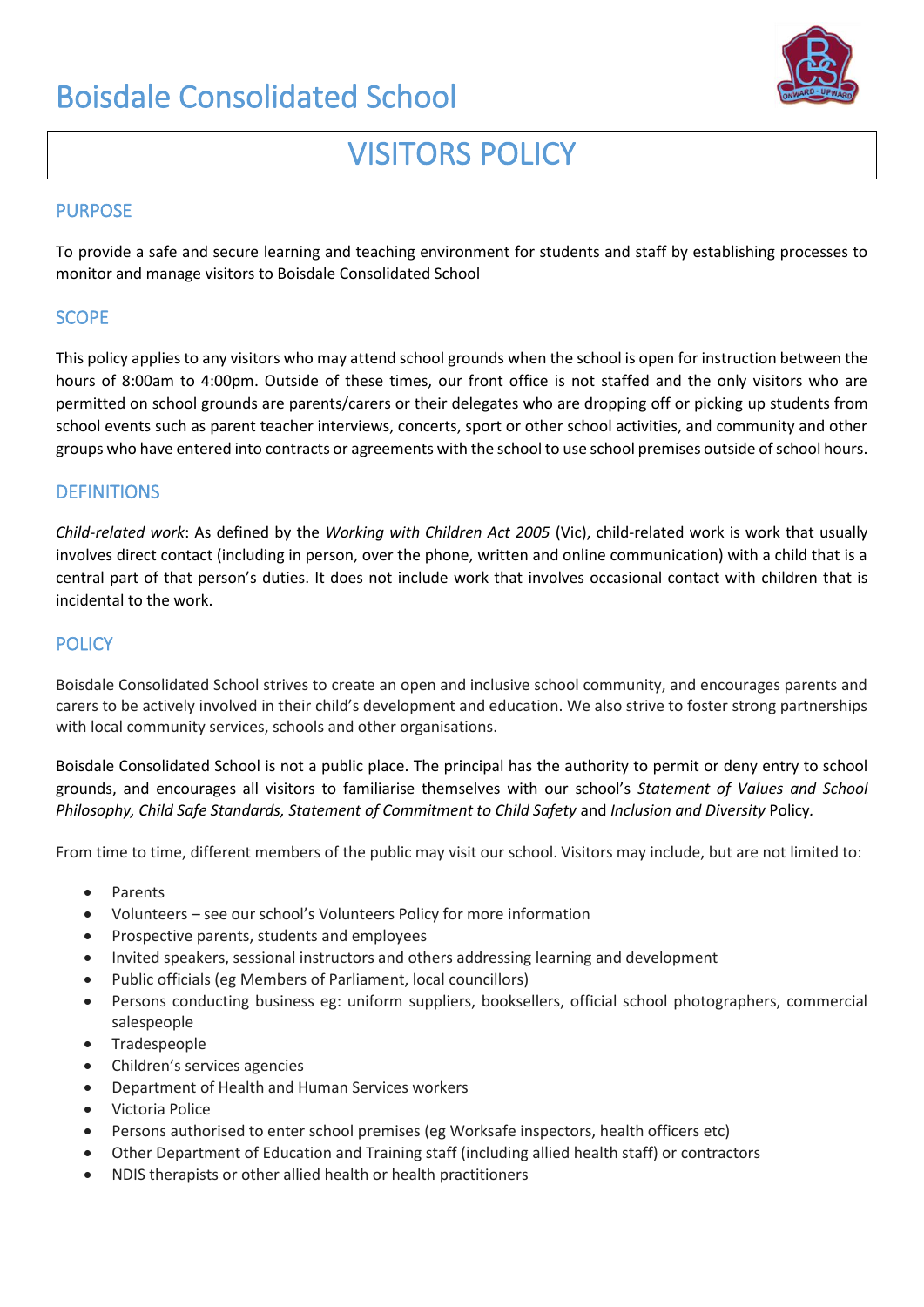

# Boisdale Consolidated School

# Sign in procedure-

All visitors to Boisdale Consolidated School are required to report to the school office on arrival (see exceptions below in relation to parents/carers). Visitors must

- Record their name, signature, date and time of visit and purpose of visit in [include details, i.e. visitors book, computer system, etc]
- Provide proof of identification to office staff upon request
- Produce their valid Working with Children Check where required by this policy (see below)
- Follow instruction from school staff and abide by all relevant policies relating to appropriate conduct
- Return to the office upon departure and sign out.

## **Requirements for visitors to produce a valid Working with Children Check card**

For Working with Children (WWC Check) and other suitability check requirements relating to parents/carers and other volunteers working with students please see our Volunteers Policy.

All visitors who are engaged in **child-related work** (see definition above) must have a valid WWC Check.

In some circumstances, visitors to Example School who are **not** engaged in child-related work will also be required to produce a valid WWC Check depending on the particular circumstances of their visit. For example, Boisdale Consolidated School will require a valid WWC Check for:

- **visitors who will be working regularly with children** during the time they are visiting, even though direct contact with children is not a central part of their normal duties
- **visitors (e.g. contractors)**, who will regularly be performing work at the school and in circumstances where they will be performing their work in an area where they will be unsupervised and around children.

Further background checks, including references, may also be requested at the discretion of the principal.

Visitors who will be working in areas away from students (e.g. a visiting auditor who will be located in the front office with administration staff) or who will be supervised and accompanied by a staff member during their visit (e.g. a Member of Parliament, a journalist, a prospective parent on a school tour) will not be required to have a WWC Check.

Sworn Victoria Police officers or sworn Australian Federal Police officers are exempt from requiring a WWC Check, but may be asked to verify that they are sworn officers by providing proof of identification.

## Invited speakers and presenters-

On occasion, Boisdale Consolidated School may invite external speakers or providers to deliver incursions, presentations, workshops and special programs for our students. Consistent with Department of Education and Training requirements, Boisdale Consolidated School will:

- ensure that the content of presentations and programs by external providers contributes to the educational development of our students and is consistent with curriculum objectives
- ensure that any proposed visit, programs or content delivered by visitors complies with the requirement that education in Victorian government schools is secular and is consistent with the values of public education, Department policies and the *Education and Training Reform Act 2006* (Vic). In particular, programs delivered by visitors are to be delivered in a manner that supports and promotes the principles and practice of Australian democracy including a commitment to:
	- o elected government
	- o the rule of law
	- o equal rights for all before the law
	- o freedom of religion, speech and association